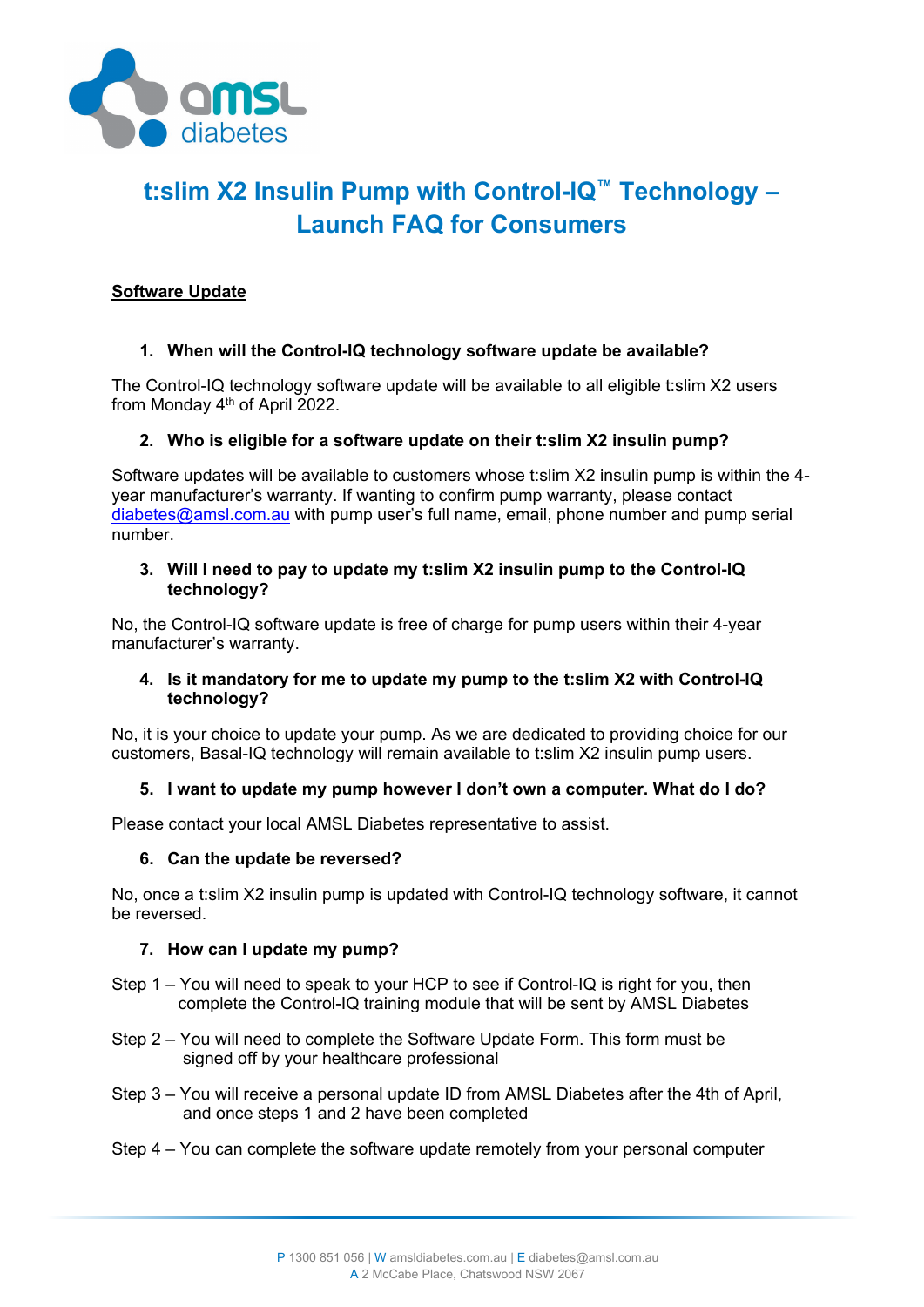

The order of completion of Step 1 and Step 2 is not important however an update ID will not be provided until both steps have been completed.

For more assistance with this process, please contact your local AMSL Diabetes representative.

#### **8. Why do I need to have a form signed by my healthcare professional to access the Control-IQ software update?**

Your healthcare professional plays an important role in assisting you with managing your diabetes. Control-IQ technology is a new update and your healthcare professional needs to ensure that this update is suitable for your diabetes management.

## **9. How can I access the link for the Control-IQ online training module?**

AMSL Diabetes will email you the link directly, you do not need to contact your healthcare professional for this step.

As there are multiple versions of software currently operating in the market, it's important that you use the link AMSL Diabetes sends you to avoid any confusion.

# **10. When can I begin the update process?**

AMSL Diabetes will email you with more information on how to begin this process however you can start now! Step 1 and 2 for the Control-IQ technology update process can be undertaken immediately. Steps 3 and 4 will commence from the 4<sup>th</sup> of April onwards.

## **11. I think I am eligible for the update, but I haven't received the training modules. What should I do?**

Email diabetes@amsl.com.au with pump user's full name, email, phone number and pump serial number. We will contact you to confirm if you are eligible and send the training modules to you.

## **12. How long does the Control-IQ technology training module take to complete?**

The training module takes approximately 50-60 minutes to complete.

## **13. How long does the update take to complete?**

The update should take 15-30 minutes depending on the internet connection speed.

## **14. Can I pay to update my out-of-warranty t:slim X2 insulin pump to Control-IQ technology?**

There is no charge for the Control-IQ technology update, however the software update is only available to in-warranty t:slim X2 insulin pump users. This is individuals whose pump is still covered under the 4-year manufacturer's warranty.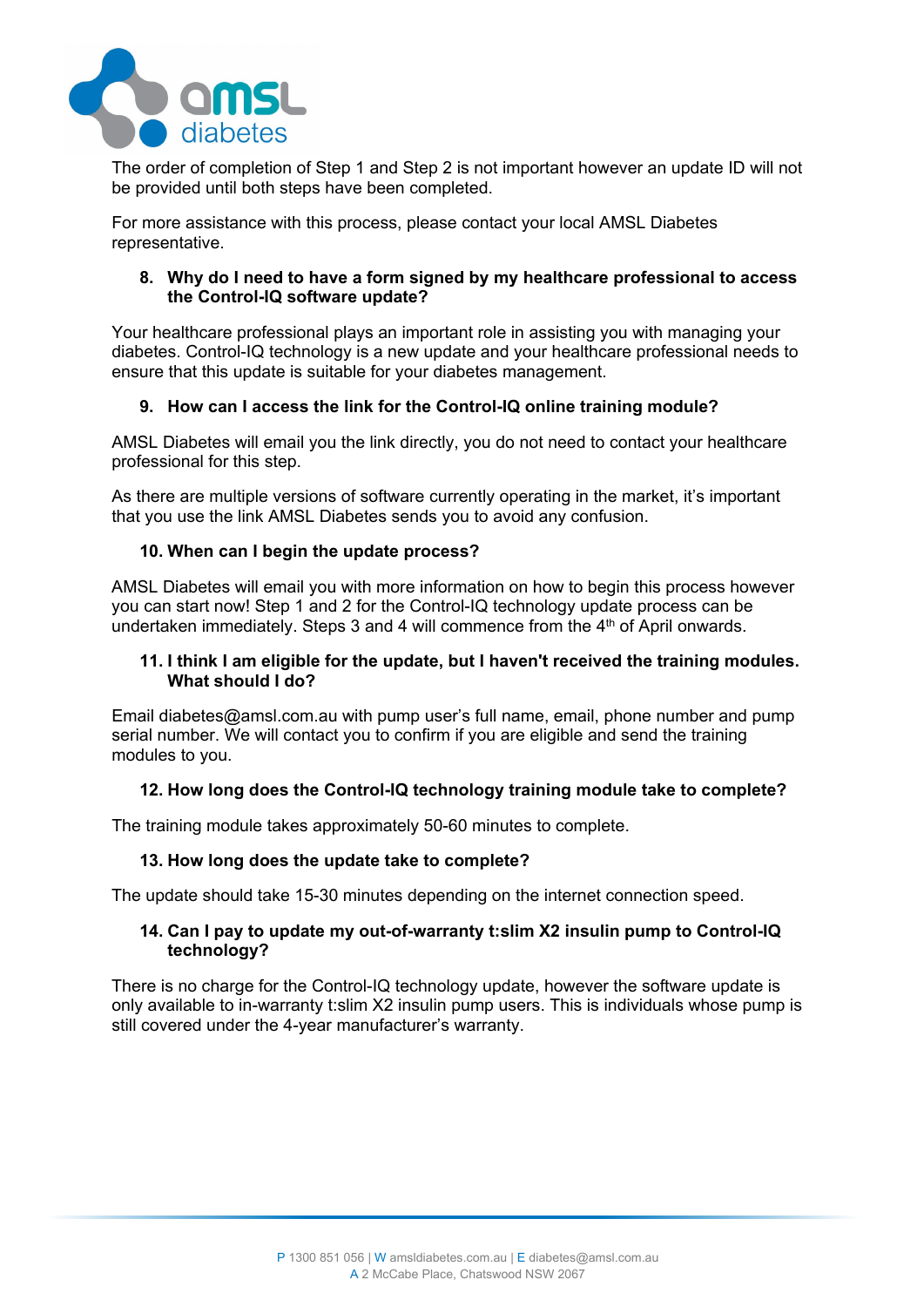

## **15. When will I be able to purchase a new t:slim X2 insulin pump with Control-IQ technology already installed?**

We anticipate product will be available to dispatch from the  $26<sup>th</sup>$  of April, 2022.

# **16. Can I order the t:slim X2 with Control-IQ technology insulin pump now? Where can I find the order form?**

Yes, you can submit the Tandem Order Form with the Control-IQ option selected now. AMSL Diabetes will contact the relevant health fund to get the process started. However, please note we anticipate t:slim X2 insulin pumps with Control-IQ technology installed will be available to dispatch from the 26<sup>th</sup> of April, 2022.

The Tandem Order Form will be available on our website soon. AMSL Diabetes will email you with more information soon on how to get this process started.

# **17. Is there a difference between a t:slim X2 insulin pump with Basal-IQ technology and a t:slim X2 insulin pump with Control-IQ technology?**

There is no difference in the *hardware* between the two versions, the only difference is the software version the pump is operating.

If the t:slim X2 insulin pump is operating Basal-IQ technology, it can be updated to Control-IQ technology from the  $4<sup>th</sup>$  of April, 2022. To do so, you would need to follow the steps outlined in question 7 of this document.

If you would like to discuss this further, please contact your local AMSL Diabetes representative.

## **18. Should I wait to submit an order for a t:slim X2 insulin pump with Control-IQ technology?**

You have the option to submit an order for a new t:slim X2 insulin pump with Basal-IQ technology and come the 4<sup>th</sup> of April, you have the opportunity to update your pump software. To do so, you would need to follow the steps outlined in question 7 of this document.

Alternatively, you can submit an order form for a t:slim X2 insulin pump with Control-IQ technology and AMSL Diabetes will commence the order process. However, please note that t:slim X2 insulin pumps with Control-IQ technology installed will not be available for dispatch until the 26<sup>th</sup> of April, 2022.

#### **19. I have placed an order for a t:slim X2 insulin pump with Basal-IQ technology, but haven't received it yet. Can I change this to a t:slim X2 insulin pump with Control-IQ technology?**

If the pump has been shipped, the pump cannot be changed. However you (with the help of your healthcare professional) can complete the software update form to commence the update process in preparation for your pump start.

If the pump has not yet been dispatched and you would like to swap, you will need to submit a new Tandem order form and select Control-IQ technology. AMSL Diabetes will seek